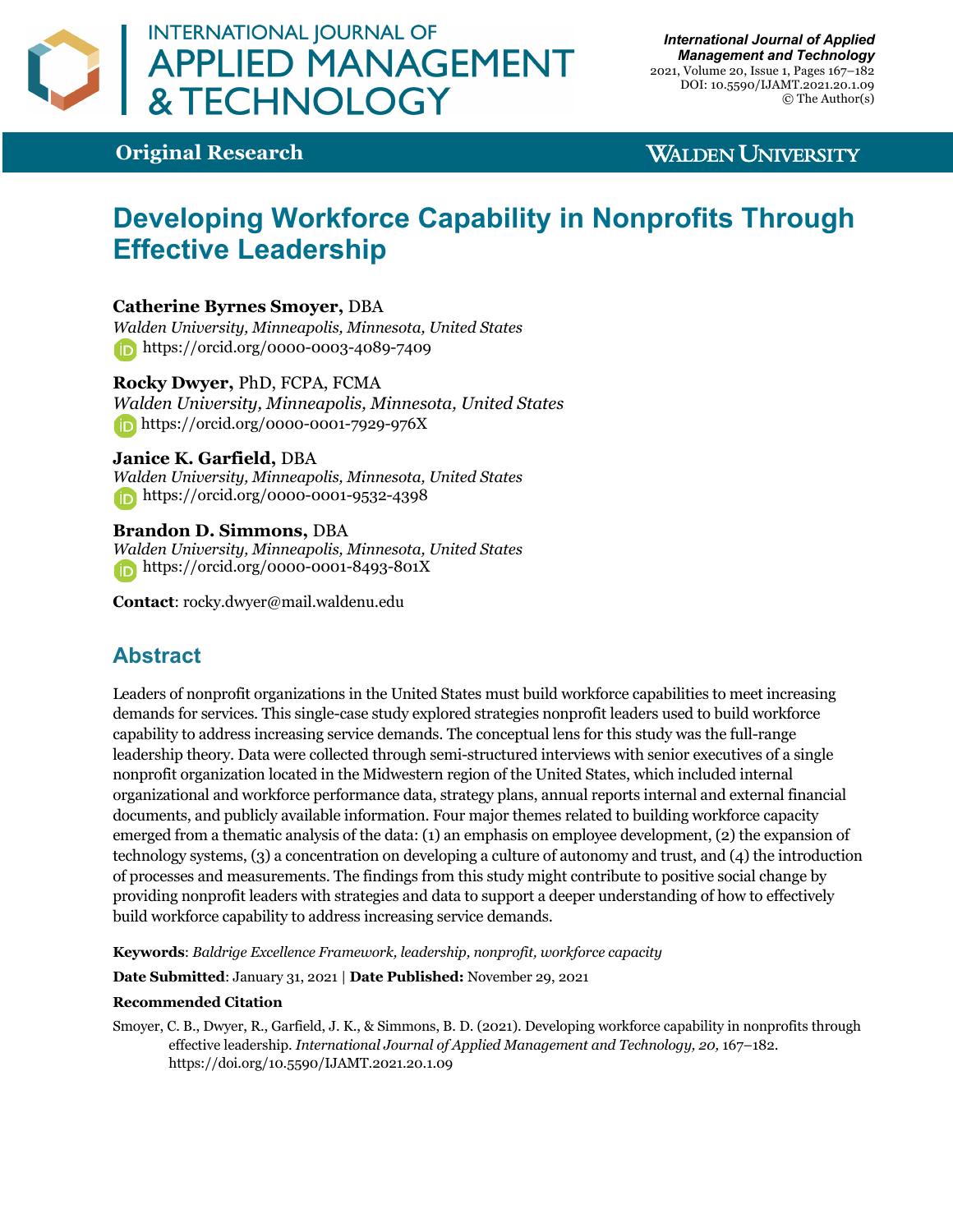### **Introduction**

The nonprofit sector is a crucial aspect of community social and economic welfare. Within the Unites States, services delivered through the nonprofit sector provide an additional layer of social and economic support (Despard, 2017). Services provided through the nonprofit sector augment services provided thorough governmental and private entities. Reliance on nongovernmental support services is increasing (Willems et al., 2016), placing additional pressure within the nonprofit sector to efficiently provide services to a variety of at-risk individuals. As need increases and resources are stretched to meet demand, nonprofit leaders are required to build workforce capability through internal resource development (Sanzo-Perez et al., 2017).

As the pressure to increase performance to meet demands intersects with limited resources, nonprofit leaders are challenged to build workforce capability. Leadership skills and capabilities are crucial for effective performance (Bish & Becker, 2016) and for developing internal strategies to build workforce capability. The culture within a nonprofit organization is typically mission centric. Leaders of nonprofit organizations must build a connection between the organizational mission and work performed. Working with minimal and inconsistent resources, leaders of nonprofit organizations are challenged to effectively deploy workforce capability to meet the organizational mission. Between 44% and 71% of nonprofit leaders are unable to improve performance, leadership skills, and service delivery capabilities (Despard, 2016b). When nonprofit leaders lack the strategic leadership capability to address increasing service demands through workforce capability development, the organizational mission may go unfulfilled, leaving at-risk individuals without services.

Bass and Avolio's (2004) full-range leadership theory (FRLT) is the conceptual lens used to explore the strategies leaders use to build workforce capability within the nonprofit sector in an increasing service demand environment. Leadership is one of the mostly highly researched topics due to the impact leaders have on individual, group, and organizational performance (Ceri-Booms et al., 2017). Leaders influence organizational and individual behaviors that directly impact organizational success. Effective leaders use transformational and transactional leadership style behaviors (Asrar-ul-Haq & Kuchinke, 2016). Managing increasing service demands through building workforce capabilities is dependent on leaders with the capability to strategically lead (Schwarz et al., 2016) and to effectively motivate the workforce to accomplish goals (Prati & Karriker, 2018).

# **Research Question**

Demands for nonprofit services have increased, challenging nonprofit leaders to build workforce capability through the development of internal resources (Sanzo-Perez et al., 2017). Since 41% to 71% of nonprofit leaders fail to improve capabilities in key areas of performance, including leader skills and service delivery (Despard, 2016a), the central research question for this study focused on the strategies that nonprofit leaders used to build workforce capability to address increasing service demands.

### **Methodology and Limitations**

For this study, a qualitative method and case design and the Baldrige Excellence Framework (2017–2018) were used to explore and assess the strategies leaders used to address increasing service demands through building workforce capability. As noted by Terouhid and Ries (2016), the Baldrige Excellence Framework enables researchers to identify the performance excellence opportunities, resulting in improved delivery of services and improved organizational effectiveness and capabilities.

The targeted population for this study was comprised of nonprofit leaders, based in a nonproft organization in the Midwestern region of the United States, who had depth, breath, and scope of experience in building workforce capability successfully. Participants from this nonprofit organization were selected based on their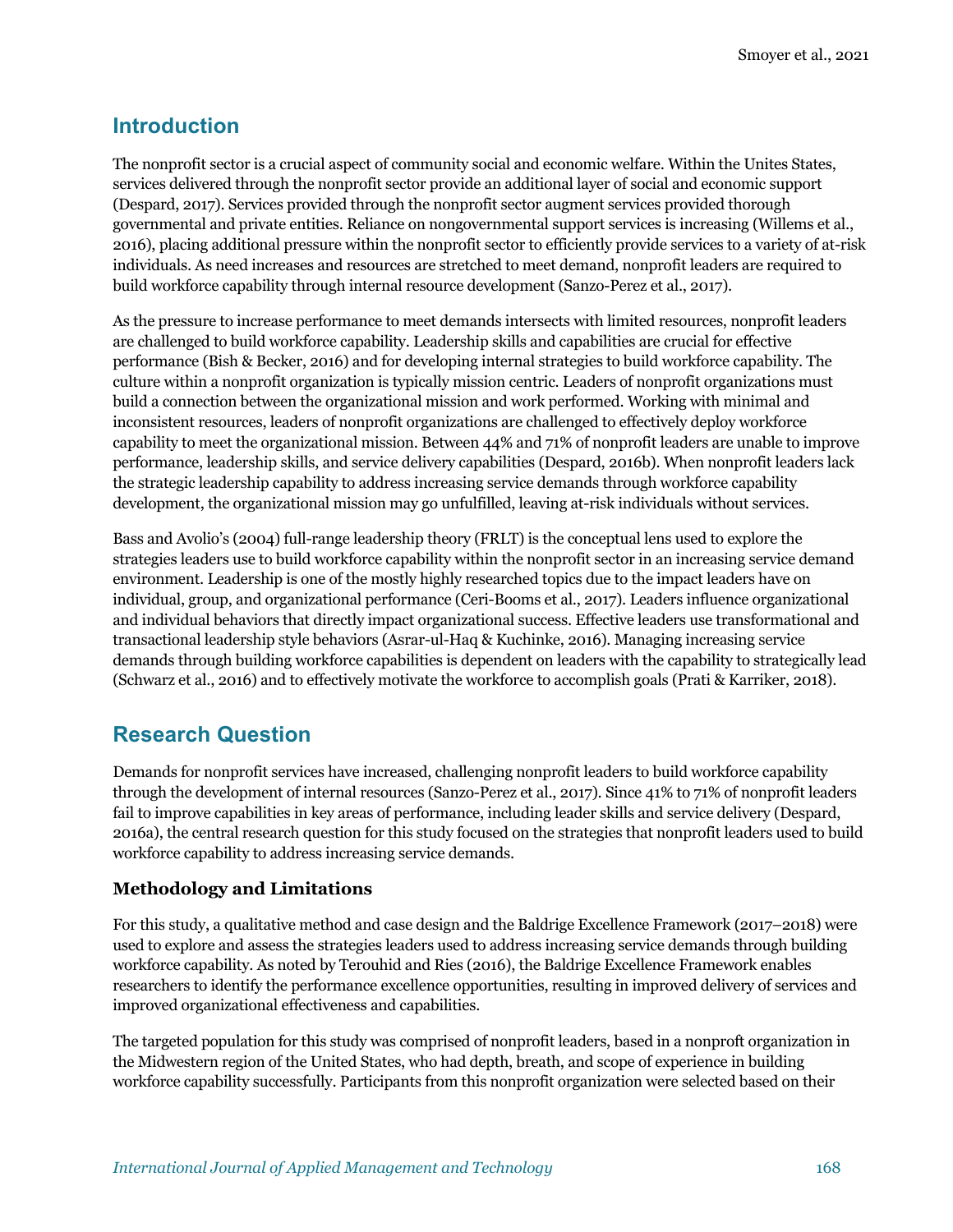executive leadership roles, organizational influence and control, their global responsibility over workforce decisions, and strategic development and implementation.

Limitations of this study include the participant sample size, the geographic location, and the nonprofit status of the organization. Since all qualitative designs have limitations, sweeping declarations regarding generalizability and conclusions are not possible (Marshall & Rossman, 2016).

#### **Conceptual Framework**

The conceptual framework used in this study was the full-range leadership theory (FRLT). Based on the work of Burns (1978), Bass and Avolio (1994) developed the FRLT model of full-range leadership. Within the FRLT, leadership attributes are classified into three categories: transformational leadership, transactional leadership, and laissez-faire leadership (Avolio, 1999). The behaviors of transformational and transactional leaders are typically effective in most circumstances. For example, transformational leaders use charisma to inspire followers to perform at their highest potential and transactional leaders use rewards to motivate followers to meet or exceed performance expectations (Katou, 2015). Laissez-faire leaders are typically considered to lack effective leadership behaviors. Laissez-fair leaders are disengaged, resulting in lowered follower performance (Arnold et al., 2015).

The multiple leadership behavior aspects of the FRLT provide a multifaceted lens to explore the research question related to this study. Leaders' use of transformational leadership and transactional leadership styles can influence the development and effectiveness of workforce capability. Antonakis and House (2014); Schwarz et al. (2016); Uzonwanne (2015); and van Vugt and Ronay (2014) noted that adaptable and skilled leadership with the ability to strategically lead a nonprofit organization is required to successfully manage building a needed workforce capability in an environment of increasing service demands.

### **Literature Review**

The leader's role is central for organizational success, employee satisfaction, and employee sustainability. Ceri-Booms et al. (2017) observed that leadership is a frequently researched topic because of the impact leaders have on individuals, work teams, and organizational performance. Effective leaders encourage followers to achieve organizational goals (Prati & Karriker, 2018) and are compulsory for organizational growth (Maamari & Majdalani, 2017) and sustainability (Ei Toufaili, 2018). Leaders influence aspects of organizational behavior and individual behaviors that directly impact organizational success. Ineffective leaders impact organizational success as much as effective leaders, thereby illustrating the criticality of ensuring leaders have the knowledge, skills, and experience to lead. Leaders cultivate an influential connection with followers, creating an atmosphere of shared purpose and objectives (Schwarz, et al., 2016). Organizational performance is reliant on the capability of leaders and followers to autonomously and collaboratively perform their job functions. The inter-reliance of the leader–follower relationship is crucial to the successful completion of organizational objectives (Manning & Robertson, 2016), since leadership is a vital aspect in workforce and organizational achievement. Leaders take on differing leadership and followership roles within a work group to guide and drive objectives to successful attainment. Leader and follower responsibilities are multifaceted and need to be clearly defined, communicated, and performed to attain optimal efficacy. The skilled performance of both leader and follower responsibilities is required for ideal individual and organizational success (Manning & Robertson, 2016).

### **Full-Range Leadership Theory**

Burns (1978) was the first to introduce the theories of transformational and transactional leadership. Seyal and Rahman (2014) posited that Bass (1985) used the work of Burns (1978) to conceptualize and deliberate on the characteristics of transformational and transactional leadership traits and behaviors. Bass and Avolio (1994)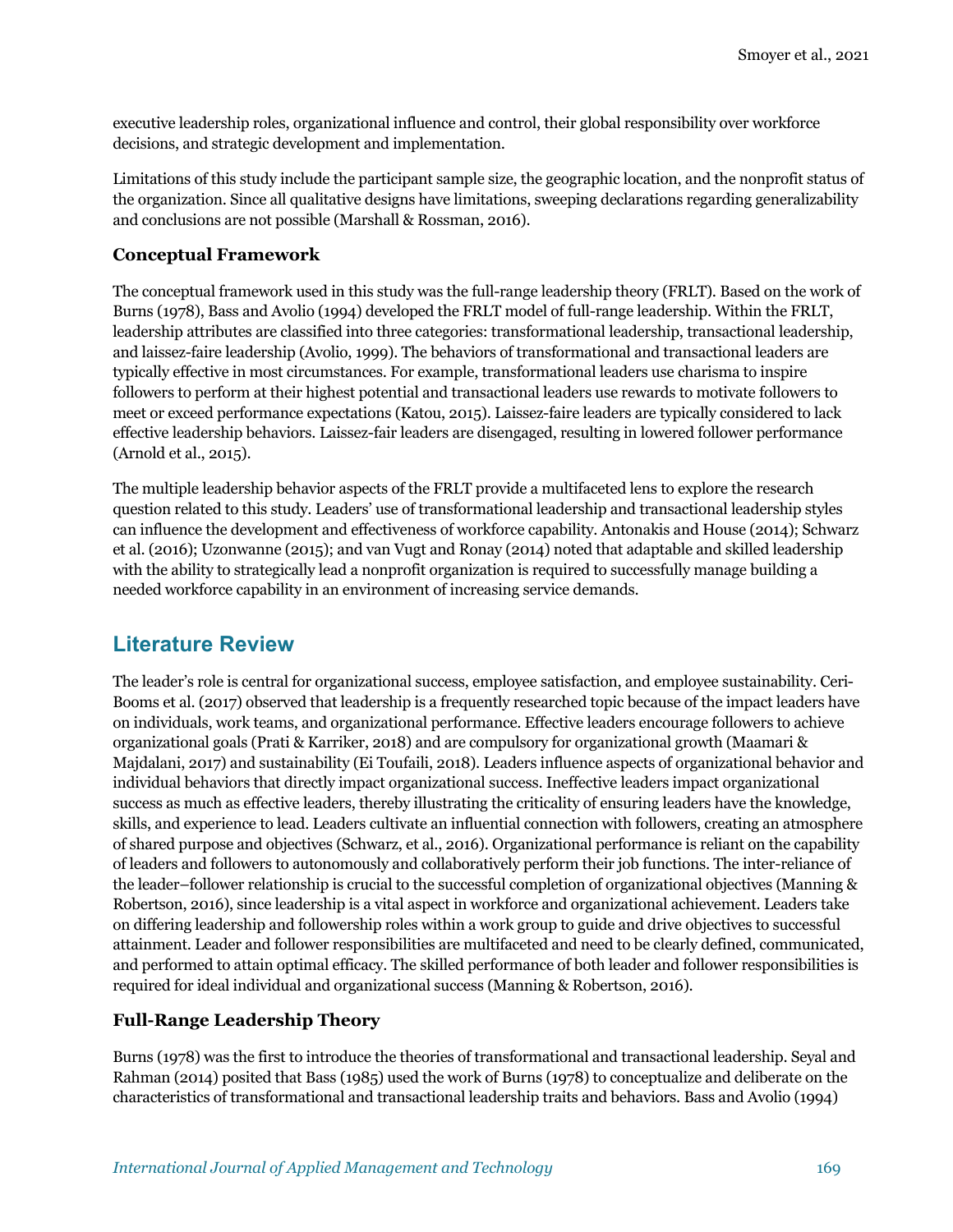built on the concepts of Burns (1978) to include an additional transformational behavior of inspirational motivation and transactional behavior of active management by exception. The FRLT consists of three general leadership styles: transformational leadership, transactional leadership, and laissez-faire leadership (Avolio, 1999). There are additional factors associated with transformational and transactional leadership. The additional factors of transformational leadership are idealized influence—attributed, idealized influence—behavior, inspirational motivation, intellectual stimulation, and individual consideration. The additional factors of transactional leadership are contingent reward, active management by exception, and passive management by exception.

The leadership characteristics articulated within the boundaries of the FRLT are a prevalent consideration of current research because of the multifaceted leadership behaviors presented within the theory. Researchers extensively explore leadership through FRLT because of the behavioral influence of leaders on followers (Dabke, 2016). The effects of leadership continue to be a topic of research and deliberation due to the level of influence leaders have on organizational and follower success and efficacy. Leadership style and behaviors are effective in relation to follower needs. The effectiveness of specific leadership styles and behaviors is reliant on various factors and transform as organizational circumstances change. Bass and Avolio (1994) maintained that a single leadership style is not adequate for effective leadership. Asrar-ul-Haq and Kuchinke (2016) agreed with the position of Bass and Avolio, affirming there is ample research supporting the position that effective leaders use transformational and transactional leadership behaviors. Yang (2015) and Breevaart and Bakker (2018) offered that no single leadership style is effective in all situations.

Leaders that practice transformational and transactional leadership behaviors positively influence follower work quality. Leaders using both transformational and transactional leadership styles meet follower needs, assist followers to attain goals, and guide followers in the performance of their job functions. High performing leaders work to determine the level of interaction and type of leadership behaviors that are most beneficial and provide the support and guidance needed for each follower to thrive (Salehzadeh, 2017). Leaders demonstrate transformational and transactional leadership behaviors that are effective and meet follower's lower- and higher-level needs (Chaimongkonrojna & Steane, 2015; Curtis, 2018; Oberfield, 2014; Quintana et al., 2015; Taylor, 2017). According to Chaimongkonrojna and Steane (2015), transformational leadership behaviors are positively correlated to a follower's capability to accomplish objectives, and transactional leadership behaviors are positively correlated to followers' capability to successfully complete duties. Leaders deploying transformational and transactional leadership attributes positively impact the quality of follower work.

In specific circumstances, transformational and transactional leaders are not effective, and less desirable leadership styles (such as laissez-faire), may be an appropriate style for a leader to use. Laissez-faire leaders are often understood to lack leadership (Wong & Giessner, 2018). In the right circumstances, laissez-faire leaders are effective (Yang, 2015). Laissez-faire leaders may be highly effective when followers need little support, interaction, or guidance. Zhang et al., (2017) noted that, in the absence of effective leadership, organizational objectives, goals, and performance suffer. Effective leaders are foundational to organizational success.

**Transformational Leadership.** Five factors are associated with transformational leadership: (1) idealized influence-attributed, (2) idealized influence-behavior, (3) inspirational motivation, (4) intellectual stimulation, and (5) individualized consideration (Oberfield, 2014). Transformational leaders are globally hailed as effective (Gozukara, 2016) and are able achieve results in a variety of environments and circumstances due to their ability to think adaptively (Afsar et al., 2017). Leaders demonstrating transformational leadership aptitudes gain trust through the creation of an environment where followers can thrive. Transformational leaders engage followers and provide alignment to how individual roles support the organizational mission and vision. Ma and Jiang (2018) identified that transformational leaders create an environment of shared vision, creating increased organizational productivity and growth. Followers are inspired to excel and meet goals and objectives through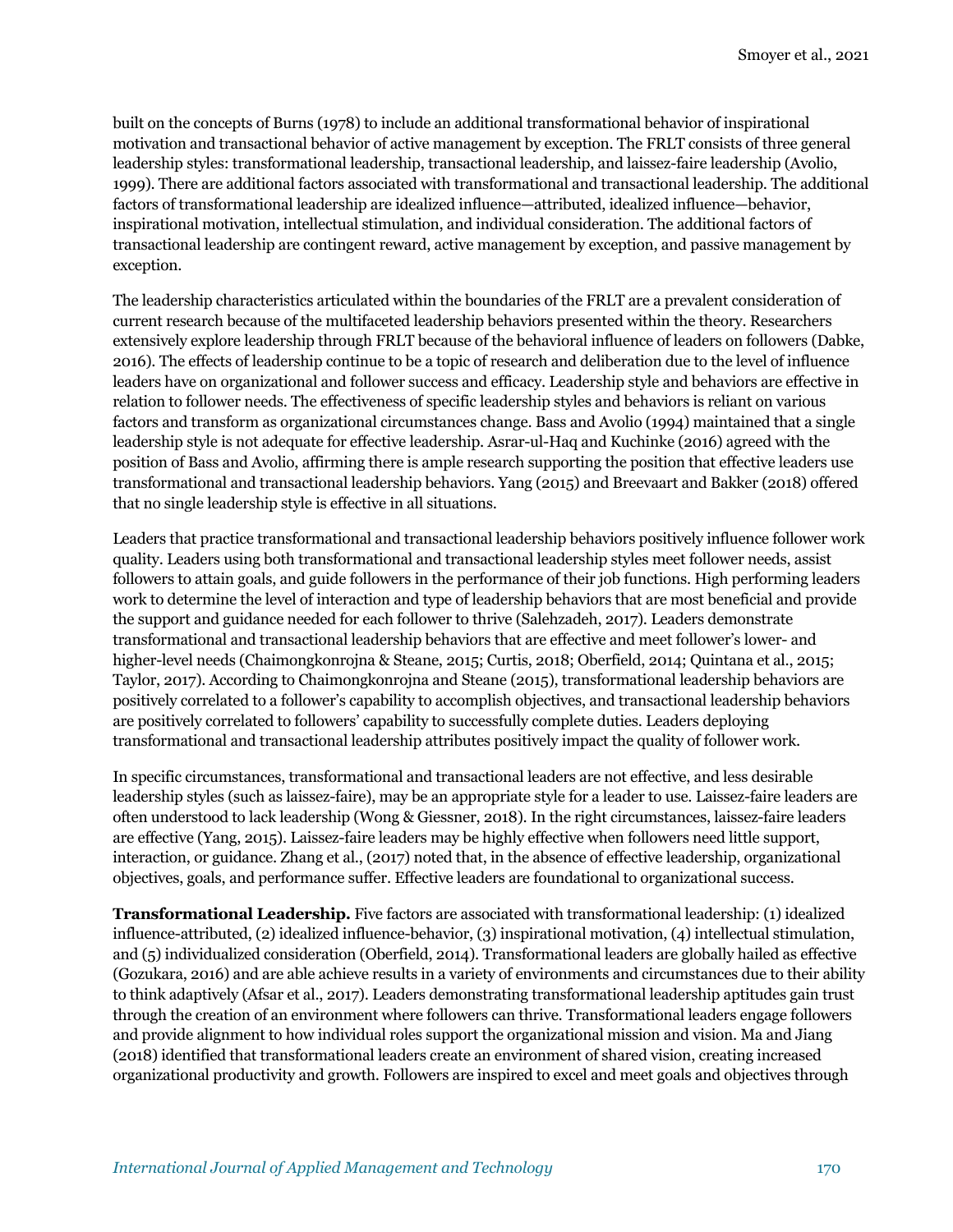shared organizational vision. Transformational leaders drive organizational culture, creativity, and innovation, and are change agents (Nguyen, et al., 2017; Pasha et al., 2017).

Transformational leaders have a positive influence over followers and enhance organizational performance. By focusing on their followers' needs, transformational leaders increase follower satisfaction and performance. Followers experience a lower level of burnout when working in an environment of transformational leadership (Hildenbrand et al., 2018). The perspective and experiences followers have influence the effectiveness of transformational leaders. Niessen et al. (2017) found that follower perception has a profound impact on the positive effects of transformational leaders. Trust is a key factor in a leader's success and effectiveness. To be effective, a leader must engender followers' trust in their leader's behaviors (Afsar & Masood, 2018). Contrary to most research, Hoch et al. (2018) challenged that transformational leaders may lack the depth of moral and ethical stands of leaders demonstrating authentic and servant leadership qualities.

The attributed behaviors of transformational leaders that help develop a relationship between the leader and follower is referred to as *charisma*. The interpersonal relationship between transformational leaders and followers influences followers' attitudes and behaviors (Campbell, 2018). The idealized influence behaviors of transformational leaders are perceived by followers as role model behaviors (Zineldin, 2017) and influence the behaviors of followers. Through inspirational motivation, transformational leaders motivate followers by creating a positive and inspiring vision of the future (Phaneuf et al., 2016). Transformational leaders use intellectual stimulation to analyze multifaceted problems (Khan et al., 2016) and assist followers to think and solve issues creatively. Transformational leaders demonstrating individualized consideration behaviors respect followers and value followers' skills and knowledge.

Transformational leaders successfully build trusted relationships with followers that result in follower growth and increased performance. Transformational leaders develop trusted relationships with followers that instill confidence within followers regarding their capability to perform job functions (Quintana et al., 2015). Followers thrive and perform to optimum capability when transformational leaders satisfy follower needs, provide meaning and value to work, and provide a supportive working environment (Niessen et al., 2017). Transformational leaders develop followers through a focus on individual growth and training opportunities (Allameh et al., 2015). Gathungu et al. (2015) stipulated that transformational leader behaviors are positively correlated to follower job satisfaction and commitment. Sahu et al. (2018) proposed that transformational leaders influence follower job behaviors and inspire followers to greater achievements. Transformational leaders create an environment where followers thrive and have the opportunity to develop skills.

Nonprofit leaders are increasingly challenged to produce results, meet stakeholder expectations, and deliver societal good (Lefroy & Tsarenko, 2014). The traits and behaviors of transformational leaders focus on producing organizational success through meeting follower needs. Followers' engagement, dedication, selfefficacy, optimism, and resilience are positively impacted by empowering leader behaviors (Park et al., 2017). Leaders that demonstrate transformational leadership behaviors empower followers and encourage innovative work activities (Afsar & Masood, 2018). Transformational leaders are empowering leaders who focus on developing followers and meeting their needs.

Transformational leaders drive organizational success through interactions with followers and influence of followers' behaviors and engagement. Transformational leaders impact organizational outcomes by influencing follower behaviors, commitment, and engagement, resulting in increased performance (Gathungu et al., 2015; Popli & Rizvi, 2016; Sahu et al., 2018). Transformational leaders deliver high organizational performance (Caillier & Sa, 2017) and encourage followers to strive for higher performance and increase follower alignment with organizational objectives. A key attribute of a transformational leader is the ability to assist in supporting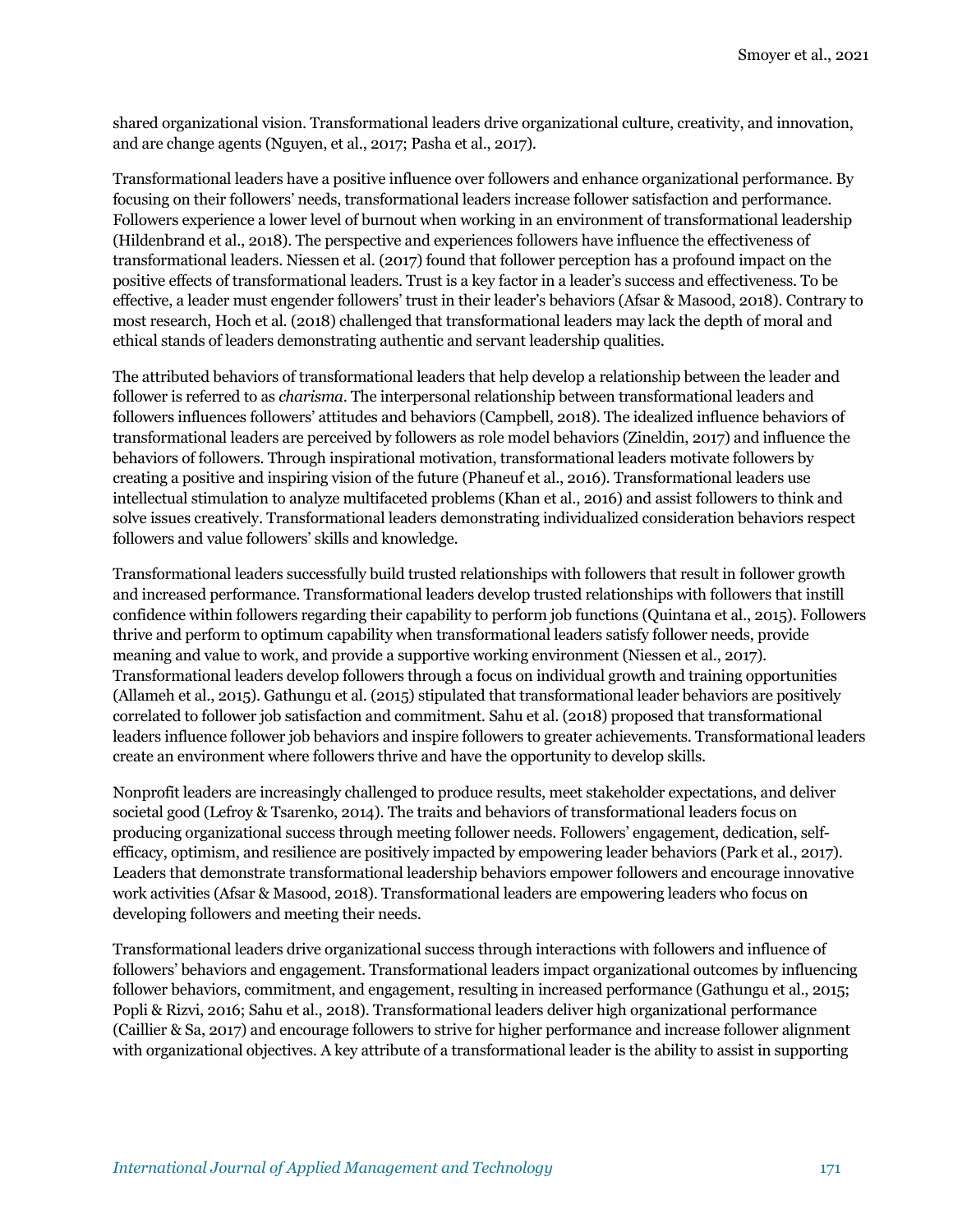and facilitating organizational change (Kearns et al., 2015). Transformational leadership skills are beneficial when leading a nonprofit organization or facilitating organizational change.

**Transactional Leadership.** Transformational leaders influence followers through rewards for performance and enact a common leadership style found within organizations. The three factors of transactional leadership are contingent reward, active management by exception, and passive management by exception. As with transformational leaders, the needs and perspective of followers can impact the effectiveness of transactional leaders. The behaviors demonstrated by transactional leaders may reduce follower anxiety and stress and increase a feeling of security (Sharma & Pearsall, 2016). The effects of transactional leaders can be more positive than transformational leaders in creating an environment in which followers can succeed and thrive (Afsharai & Gibson, 2016). Transactional leaders inspire individual and organizational success through a process-oriented leadership style.

Transactional leaders use contingent reward to motivate followers to perform through a mutual understanding and agreement of reward for specific actions or results. Transactional leaders use contingent rewards to inspire followers to achieve results through the creation of shared values and a commitment to achieve organizational goals (Jacobsen & Anderson, 2017). Through active management by exception, transactional leaders continuously monitor follower performance (Sayadi, 2016), review follower work product, and provide immediate feedback through positive reinforcement and constructive criticism. Leaders who demonstrate passive management by exception behaviors intercede and communicate only when expectations are not met (Yahaya & Ebrahim, 2016), which is not an effective management tactic because followers look to leaders for guidance and support.

Transactional leaders focus on metrics, performance, and set clear expectations of the follower. The attributes of transactional leaders encourage high follower performance. Transactional leaders improve followers' general satisfaction, which is positively linked to follower performance (Taylor, 2017). Follower work performance, satisfaction, and teamwork are positive factors associated with transactional leaders (Jacobsen & Andersen, 2017). Transactional leaders communicate clear expectations, providing followers with a sense of security (Diebig et al., 2016). Through a leader's use of the transactional leadership, attributes of contingent reward, and management by exception, followers develop work capabilities (Taylor, 2017). Transactional leaders set clear follower performance expectations and reward followers for meeting or exceeding objectives.

Megheirkouni (2017) espoused the positive effect of transactional leaders on individual follower performance, and the use of both transformational and transactional leadership behaviors have an increased positive impact on follower performance. Followers receive timely and direct feedback from transactional leaders when expectations are not met. Followers are provided with positive and constructive feedback that assists them with growth and development. Transactional leaders provide clear boundaries, consistent monitoring of activities, and reward followers for performance within the prescribed boundaries (Zohar & Polachek, 2017). Understanding boundaries and expectations can help followers perform to maximum capability. Engelbrecht et al. (2017) challenged Zohar and Polachek (2017) and proposed that excessive monitoring and reward or punishment negatively affects follower trust and engagement. Transactional leaders who demonstrate a balance between autonomy, monitoring, and reward can effectively lead followers without creating a negative relationship.

Transactional leaders support organizational performance through a systematic approach of setting objectives and working with followers to achieve objectives. Soysa et al. (2016) asserted the importance of measurements within nonprofit organizations to valid performance, which is specifically important to donors and potential donors. Supporting the position of Soysa et al. (2016), Lee and Clerkin (2017) posited the criticality of measurement within nonprofit organizations, further stating measurements improve nonprofit organizational performance. Developing a consistent and measurable set of standards positively influences individual and organizational performance. Transactional leaders demonstrate a strong ability to measure performance, lead to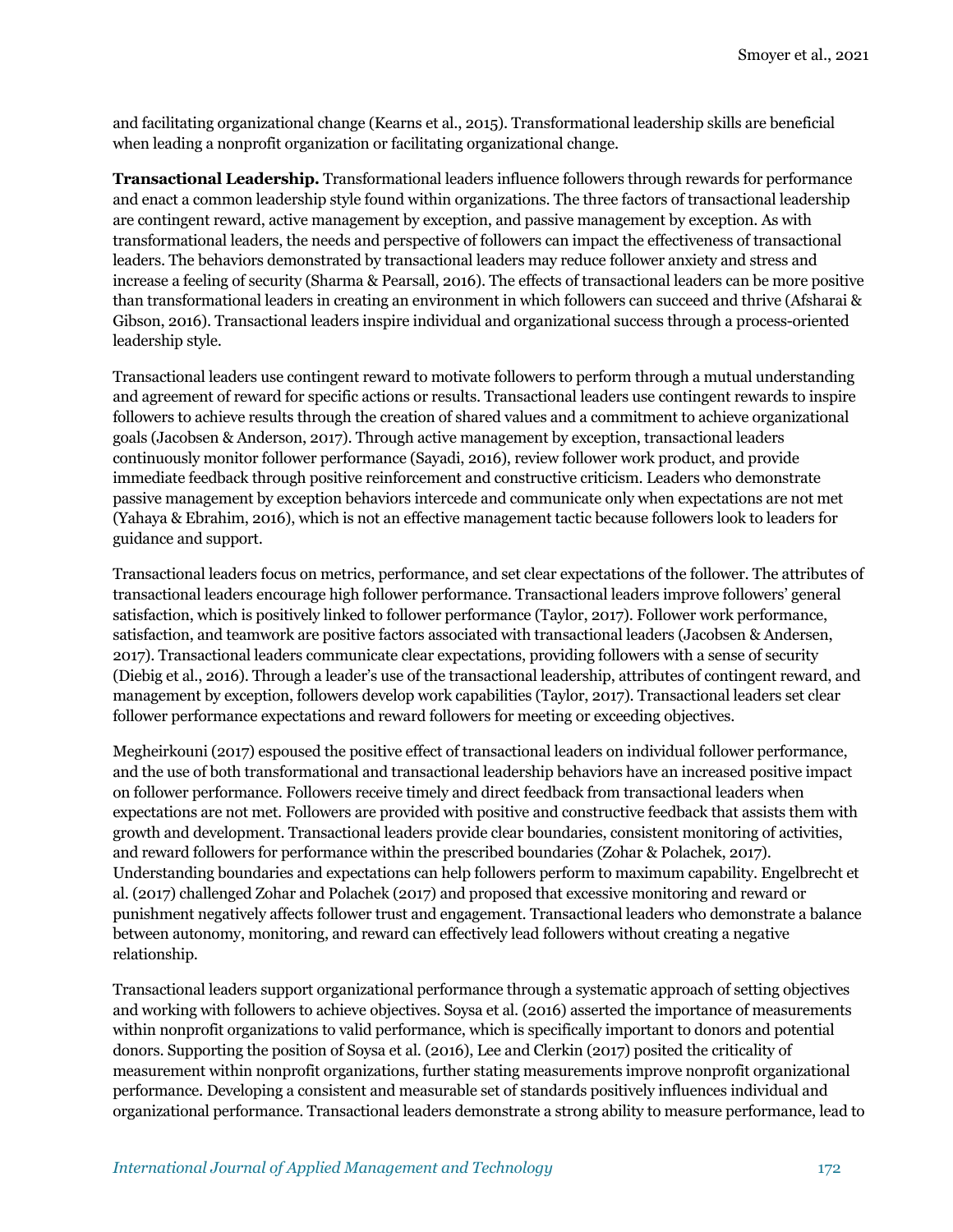that performance, and hold followers accountable for performance. The transactional behavior factors of contingent reward and active management by exception are performance-related behaviors.

**Laissez-Faire Leadership.** Laissez-faire leaders typically display leadership behaviors that are less than desirable. Avolio (1999) indicated that laissez-faire leaders avoid interaction with followers and, as a result, demonstrate an unproductive leadership style. The lack of direction and leadership of laissez-faire leaders reduces follower performance (Samanta & Lamprakis, 2018), decreases follower engagement, and creates an atmosphere mistrust. Opposing conventional research, some researchers found that the behaviors related to the laissez-faire leadership style may be advantageous in specific environments and situations. Some followers require little supervision and may view laissez-faire leaders as empowering rather than neglectful (Wong & Giessnar, 2018).

**Challenges to the Full-Range Leadership Theory.** Some researchers challenged the FRLT, as well as the typical positive attributes of transformational and transactional leaders. Gozukara (2016) challenged the value of the FRLT on the foundation that the vague use of concepts such as charisma, transformation, and vision are unclear. Researchers found challenges and undesirable effects of transformational leadership behaviors. Transformational leaders may focus singularly on the follower and lack organizational acumen (Gozukara, 2016). Followers of transformational leaders may not actively develop and strengthen their own social network (Anderson & Sun, 2015), instead relying on the transformational leader. The ability to develop independent networks is a crucial aspect of follower and leader development. Transformational and transactional leadership behaviors may not positively influence followers. The perceptions of followers' affect leader behavior effectiveness (Lin et al., 2017).

**Nonprofit Organizations.** The importance and impact of nonprofit organizations within society is well documented. The differences between nonprofit organizations and for-profit organizations are primarily derived from the philanthropic value, service, and mission-driven motivation that exists within a nonprofit culture (Park et al., 2018). Boateng et al. (2016) found an increasing demand for the delivery of public goods and services delivered through the nonprofit sector. Between 2005 and 2015, the number of nonprofit organizations in the United States increased by 42% (Kim, 2015). Nonprofit organizational mission, vision, and values are a foundational force driving organizational strategic direction and motivating employees to perform. Leaders are responsible for aligning employee activities and with the organizational mission, vision, and values is a primary responsibility of leaders. Organizational performance is dependent upon the collective performance of individuals and leaders (Wang & Zeng, 2017).

**Nonprofit Leaders**. Leaders have a substantial influence on organizational results (Sierra & Banzato, 2016). Effective leadership is crucial to the achievement of the organizational mission and the use of resource capabilities within nonprofit organizations (Bryan, 2017). The rapid change and increased complexity within the nonprofit sector have increased the need for professional and effective leaders within the nonprofit sector. Leaders of nonprofit organizations must build a connection between the organizational mission and the work performed. Individuals elect to work within the nonprofit industry and for specific nonprofit organizations because they are drawn to the organizational mission and want to positively impact society (Townsend et al., 2017). Nonprofit leaders need to make a connection between performance expectations and the organizational mission.

Dobrai and Farkas (2016) noted professional nonprofit leaders develop and implement organizational strategies and effectively use tools and systems to assist in developing a market-focused organization. The need for professional nonprofit leaders is central to the continued growth and sustainability of the nonprofit sector. Leaders of nonprofit organizations are attracted to the industry and role because of the type of the servicecentric work and the effect on the community. The experience and skills of professional leaders from other industries assist to develop organizational knowledge, increase performance, employee engagement, and change organizational culture (Thompson & Flynn, 2014). Professional nonprofit leaders develop and implement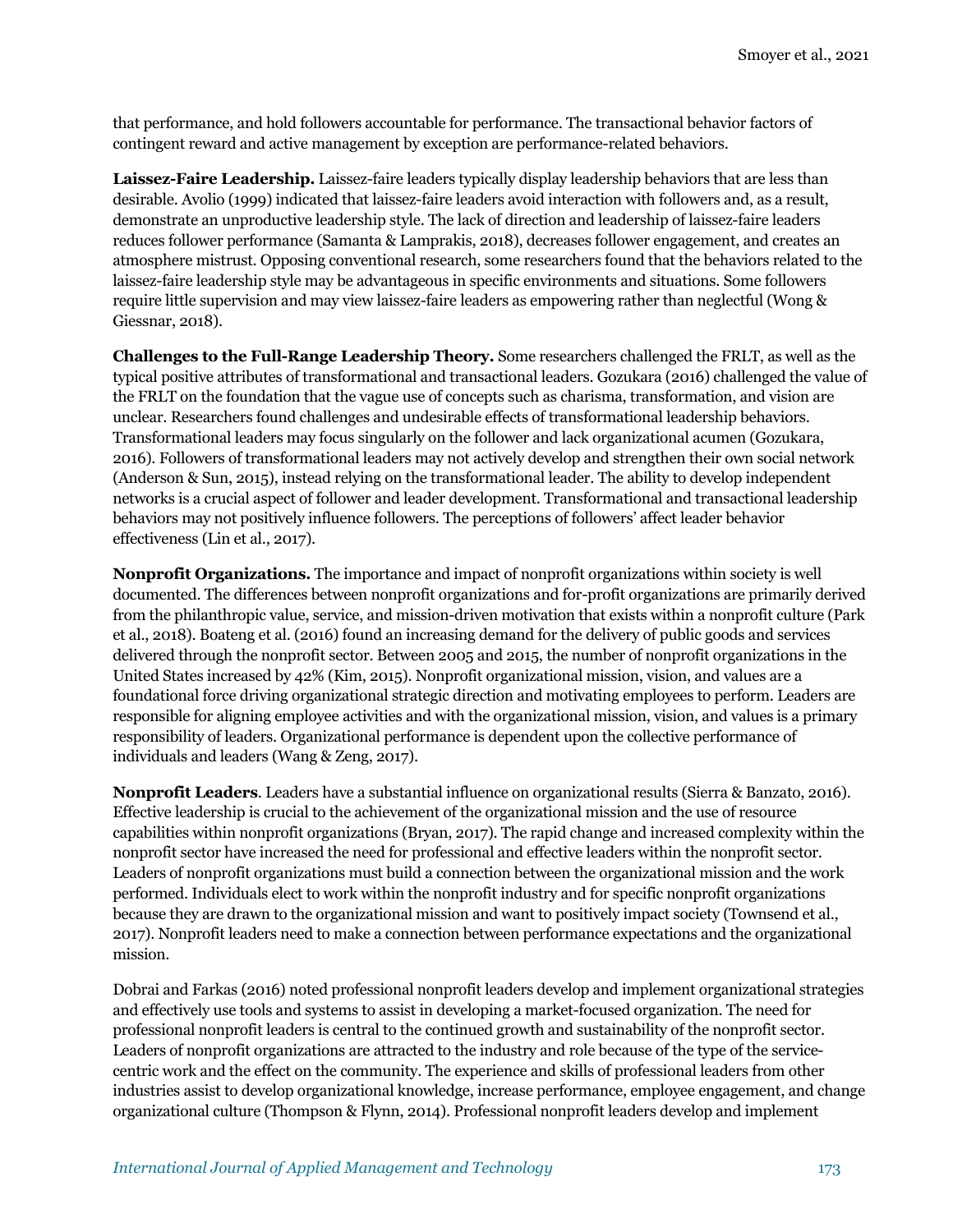organizational strategies through the effective use of tools and systems (Dobrai & Farkas, 2016). The development of leaders within the nonprofit industry is a continuing need.

**Workforce Capability.** Workforce capability affects employee engagement and organizational performance. Workforce capability is an individual's physical and intellectual ability to perform tasks (Wang & Zeng, 2017). The services provided through the nonprofit sector are vital to addressing increasing social service needs, requiring nonprofit organizational leaders to improve their capabilities (Sanzo et al., 2015). Building capability at all organizational levels encourages an environment where individuals can proactively adapt to changing and competitive environments (Guinot et al., 2016). Hiring and retaining skilled individuals who possess the capabilities to effectively perform their functions are central for organizational success. Workforce capabilities are important at all organizational levels, while strategic capabilities are crucial for leadership (Fu, 2015; Megheirkouni, 2016). Building workforce capabilities throughout the organization is imperative for workforce and organizational performance.

# **Findings/Analysis**

Participants for this study consisted of executive leaders working in a nonprofit organization who have leadership experience and demonstrate the skills to effectively lead a nonprofit organization. The participants were leaders of a nonprofit homeless veterans' organization located in the Midwestern region of the United States. Participants were selected to ensure the depth and breadth of data needed to address the research question. The selected participants had executive-level leadership responsibilities that included accountability to make decisions impacting global workforces and goal strategies; the development of organizational service initiatives; and leading their organization at the highest level, which is a participant selection method noted by Saunders and Townsend (2016), who emphasized the importance of selecting participants who have the density and range of knowledge needed to obtain quality data.

A semistructured interview process and documentary data, which included historical chronicles, financial information, media data, and organizational performance data were used to gain depth, breath, and scope of data to ensure reliability and validity to support data saturation via methodological triangulation.

The Baldridge Excellence Framework (2017–2018) was used as the analysis tool for this study. The results indicate that a focus on employee development, technology system expansion, a culture of autonomy and trust, and the implementation and use of processes and measurements positively influence the development of workforce capability. This study provides two central contributions. First, is the contribution to business practice through the identification and insight into effective strategies leaders deploy to improve workforce capability and organizational efficiencies. Second is the contribution to social change including the connection between building workforce capability, organizational alignment, and fulfilling the organizational mission.

# **Discussion of Findings**

Effective leadership within the nonprofit sector is crucial to long-term substantial success. Managing increasing service demands through building workforce capability is dependent on strong, effective leaders with the capability to strategically lead a nonprofit organization (Antonakis & House, 2014; Schwarz et al., 2016; Uzonwann, 2105; van Vugt & Ronay, 2104). Leaders have the responsibility to encourage and develop followers, so the followers gain the skills and expertise to perform their job functions and positively effect organizational outcomes. Effective leaders and followers are required to collectively achieve nonprofit organizational goals. The satisfactory performance of both leader and follower roles are needed for optimal individual and organizational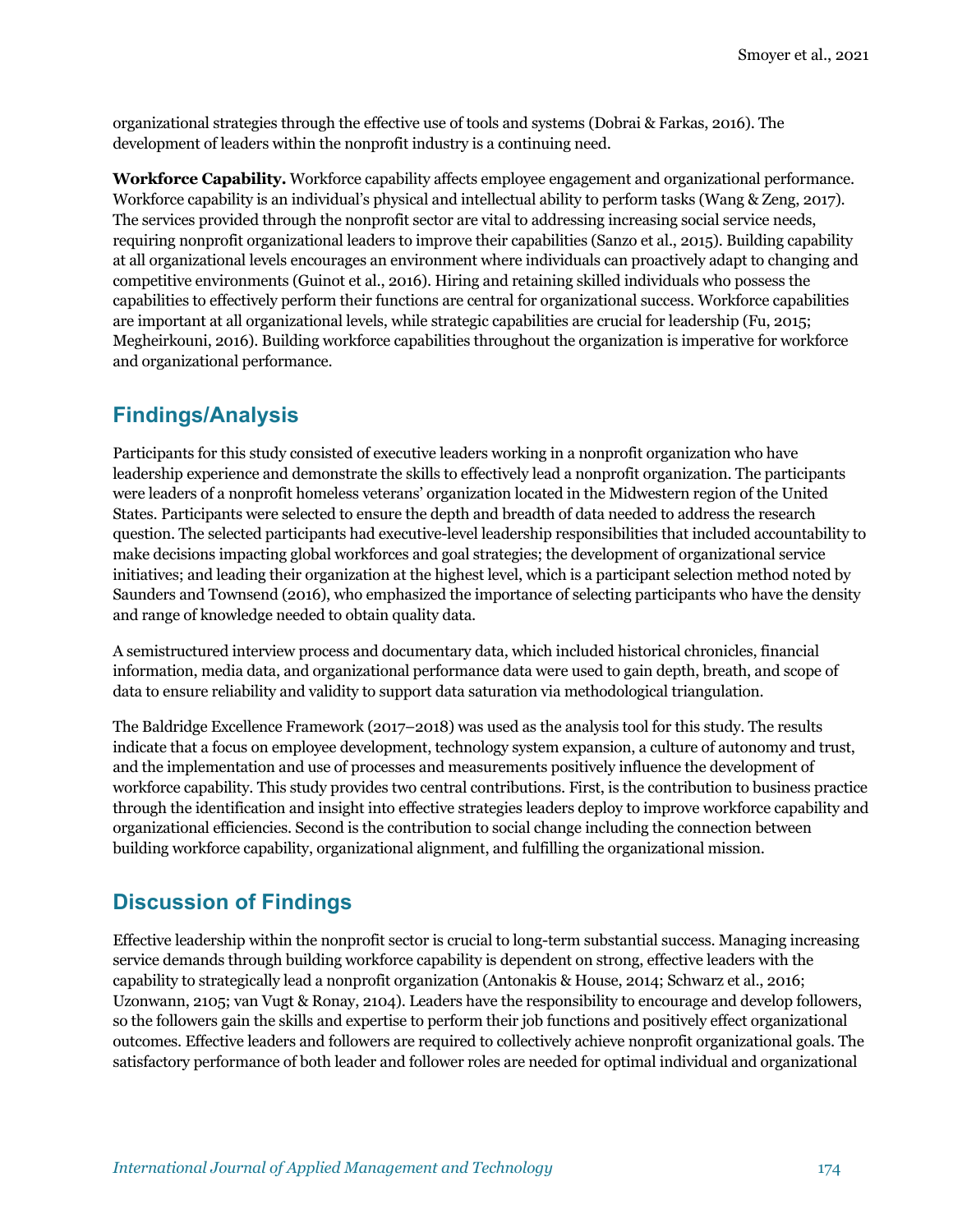success (Manning & Robertson, 2016). Global organizational performance is dependent on the ability of leaders and followers to independently and collaboratively perform their job functions.

The organizational mission is central to the formation of all services, communication, decisions, activities, processes, and measurements. The leaders' singular focus of fulfilling the organizational mission of ending veteran homelessness within the state assists to align the workforce with performance. Workforce alignment with the organizational mission allowed for changes in culture, enhanced individual performance and capabilities, higher organizational performance, and the introduction of advanced processes, systems, and measurements with little resistance within the organization. These mission-focused results expand to partnering organizations. The leaders select community and government partners, grant and funding sources, and suppliers that support and align with the organizational mission.

The expansion of new process development began as new leadership took over management in 2016. Leaders recognized the need to develop system and procedural processes to meet new organizational direction and aggressive strategic objectives. Strategy development and implementation went from a hierarchical top-down approach to a holistic organizational effort. Workforce participation in the strategic planning process amplified trust for leadership and aligned the workforce with the organizational strategic direction. Workforce involvement in the implementation of the strategic initiatives further aligned the workforce, created an environment of autonomy, and encouraged a collaborative culture. Formal and informal open communication practices advanced the progression to an effective and mission-focused workforce.

Participants noted the use of specific procedural processes that were implemented to increase workforce capability and build workforce and organizational capacity. Workforce capability was addressed with the development and enhancement of human resource procedures, training opportunities, and a formal onboarding process. The implementation of technological systems within the human resources, operations, and case management processes positively impacted the workforce and client experiences. Technology solutions increased workforce capabilities and organizational efficiencies. As well, participants note the use of foundational development of effective procedural and technological processes, which enabled the various organizational leaders to meet short- and long-term strategic objectives.

Process and technology developments and enhancements are essential for the continued expansion of organizational and workforce capabilities. Through the continued refinement of human resources processes, there are added workforce benefits related to performance expectations, task clarity, and additional opportunities to develop capabilities. The continued advancement of technology systems and processes provides a solid foundation for improved and future efficiencies, which have the potential to enhance the workforce and client experiences.

Development of a formal succession planning process improved ongoing workforce capabilities through continued workforce development. Leaders can use the succession planning process to identify potential gaps in skills and knowledge, as well as protect against loss of productively in the event of personnel loss. An effective succession plan is particularly critical for executive-level leaders. Without proper preparation, the loss of executive leadership has the potential to derail organizational direction and strategy, thereby placing the achievement of the organizational mission at risk.

The infrastructure built by organizational leaders is designed to attain strategic objectives and is scalable as the organization matures and grows, which in turn supports sustainability. The organizational leaders purposefully and systematically built an organizational culture where the workforce is rewarded for actively participating in the development of new ideas, the implementation of plans, and for taking ownership of roles. A renewed emphasis on building workforce capabilities ignited deeper global commitment and passion from employees. Improved workforce engagement resulted in greater organizational alignment, positively affecting efficiencies, capabilities, and actions that directly align with the organizational mission. The expansion of external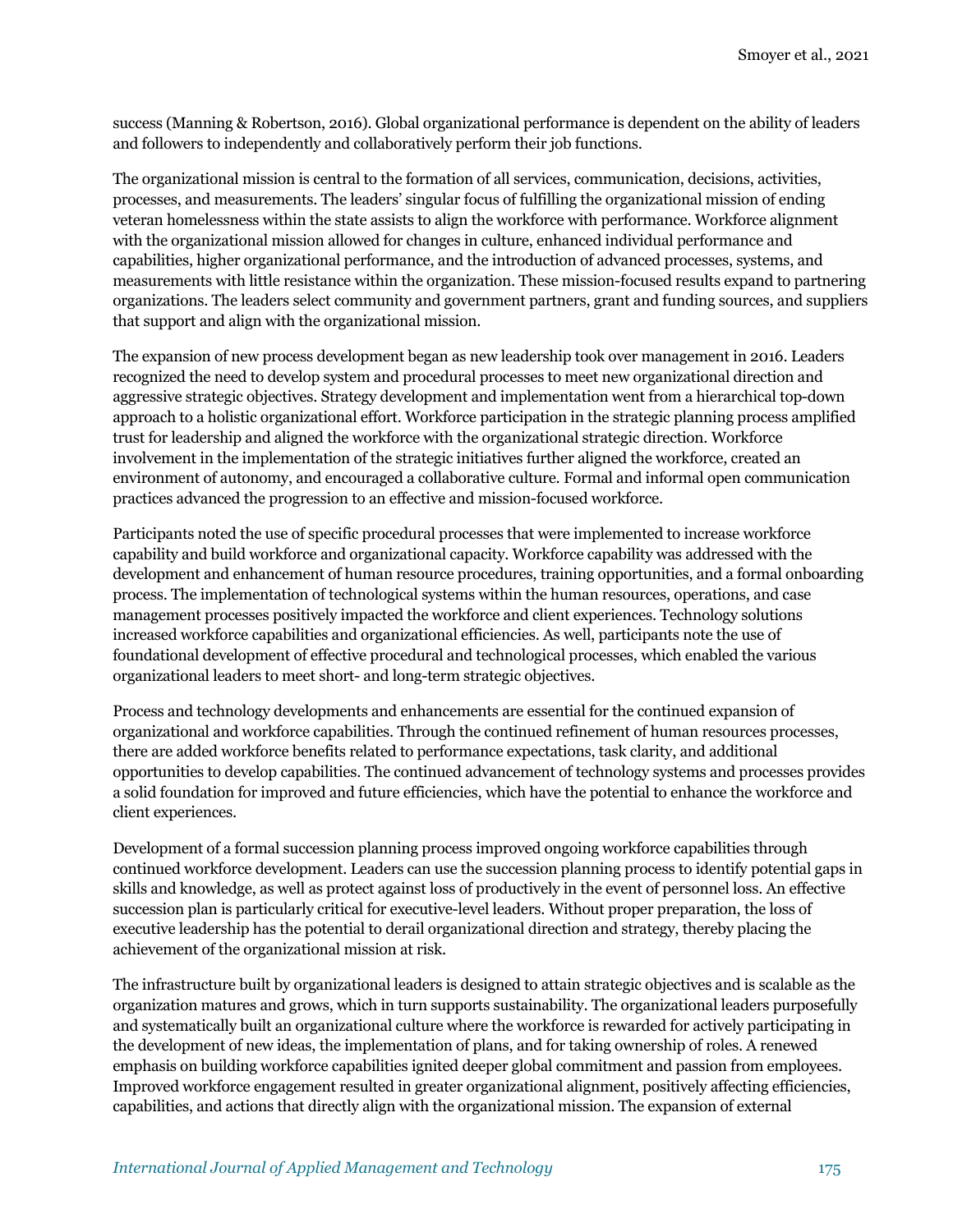partnerships and non-grant funding sources strengthens the organizational financial position and allows for more access to services by at-risk military veterans. Organizational leaders work effectively as an executive leadership team and are progressive thinkers, aligned as a leadership team, and use various leadership styles to successfully lead the organization.

The organizational leaders methodically addressed strategic plan objectives. As each of the organizational leaders continues to focus on developing processes to address identified strategic objectives, focusing on the development of new objectives that identify and manage emerging risks and opportunities continues to remain vital. Leaders self-identified the need to continue to improve and enhance organizational measurements and metrics. The implementation of technology solutions will enable leaders to continue to extend the type, level, and amount of data analyzed. Leaders are developing additional funding strategies and sources to supplement government grant funding that is the primary source of funding. Additional at-risk military veterans can be served through the development of varied funding sources. In the majority of cases, volunteers are only engaged in limited circumstances and are not significant contributors to organizational workforces. By taking steps to explore additional opportunities for their volunteer cadre, an enhanced level of participation could ease pressure on the paid workforce allowing for the development of additional workforce and organizational capability and capacity.

### **Conclusion**

The results identified in this study may provide strategies and implementation practices that leaders of nonprofit organizations can use to build workforce capability and organizational effectiveness in an increasing service demand environment. The contributions to business practices include strategies and information learned to improve workforce capabilities, organizational efficiencies, volunteerism, and funding options. The contributions to social change include a clearer understanding of strategy development, workforce capability development, and organizational alignment that contributes to fulfilling the organizational mission and addressing demands for service, thereby creating a positive impact on the community through increased service to at-risk individuals.

It is recommended that future enhancements and implementation include a continued development of technological systems and processes, measurements and metrics, nongovernment funding sources, and volunteer opportunities. The ongoing development and refinement of effective strategy initiatives is crucial for the continued expansion of services, organizational effectiveness, partnership relationships, and development of workforce capabilities. Furthermore, our recommendations include the formation of a formal volunteer program that would relieve workforce pressure and assist in the timely delivery of housing and other services provided to at-risk military veterans.

Researchers reviewing this research, as well as those conducting similar research, may benefit from the strategies used by nonprofit leaders and recommendations provided to nonprofit leaders developing workforce capabilities in an environment of increasing demand for services. To take this research to the next step, it is recommended that future researchers use a different conceptual framework to explore the strategies nonprofit leaders use to build workforce capability to address increasing serve demands. An organizational performance conceptual framework could provide a different viewpoint on this topic. Conducting further case studies that include a more geographic diverse number of nonprofit organizations that serve dissimilar clients may provide additional data and perspective. Future researchers could also deepen the population sample to additional levels of management within the nonprofit organization. The results of this study, when disseminated within the academic and professional community, may provide useful information and strategies to effectively develop workforce capabilities.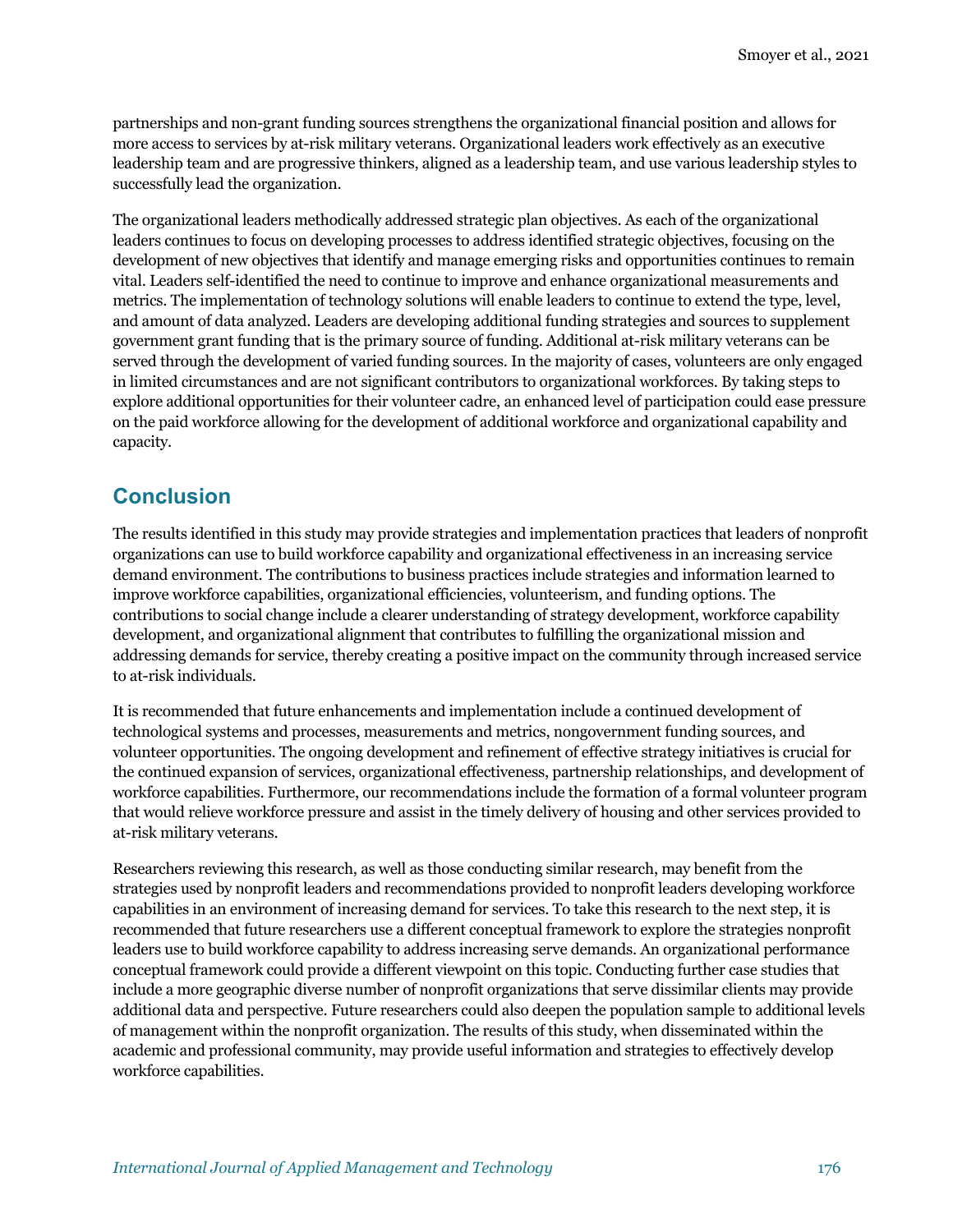### **References**

- Afsar, B., & Masood, M. (2018). Transformational leadership, creative self-efficacy, trust in supervisor, uncertainty avoidance, and innovative work behavior of nurses. *The Journal of Applied Behavioral Science, 54*(1)*,* 36–61. https://doi.org/10.1177/0021886317711891
- Afsar, B., Badir, Y. F., Saeed, B. B., & Hafeez, S. (2017). Transformational and transactional leadership and employee's entrepreneurial behavior in knowledge-intensive industries. *The International Journal of Human Resource Management, 28*(2)*,* 307–332. https://doi.org/10.1080/09585192.2016.1244893
- Allameh, S. M., Pool, J. K., Kazemi, R. V., & Mostafavi, M. (2015). The impact of emotional intelligence on transformational leadership and leader effectiveness. *Latin American Journal of Management for Sustainable Development, 2*(1)*,* 83–93. https://doi.org/10.1504/LAJMSD.2015.067473
- Anderson, M. H., & Sun, P. Y. T. (2015). The downside of transformational leadership when encouraging followers to network. *The Leadership Quarterly, 26*(5)*,* 790–801. https://doi.org/10.1016/j.leaqua.2015.05.002
- Antonakis, J., & House, R. J. (2014). Instrumental leadership: Measurement and extension of transformational-transactional leadership theory. *The Leadership Quarterly, 25*(4)*,* 746–771. https://doi.org/10.1016/j.leaqua.2014.04.005
- Arnold, K. A., Connelly, C. E., Walsh, M. M., & Ginnis, K. A. M. (2015). Leadership styles, emotion regulation, and burnout. *Journal of Occupational Health Psychology, 20*(4)*,* 481–490. https://doi.org/10.1037/a0039045
- Asrar-ul-Haq, M., & Kuchinke, K. P. (2016). Impact of leadership styles on employees' attitude towards their leader and performance: Empirical evidence from Pakistani banks. *Future Business Journal, 2*(1)*,* 54–64. https://doi.org/10.1016/j.fbj.2016.05.002
- Avolio, B. J. (1999). *Full leadership development: Building the vital forces in organizations.* SAGE
- Baldrige Performance Excellence Program. (2021). *2021–2022 Baldrige Excellence Framework: Leadership and Management Practices for High Performance*. U.S. Department of Commerce, National Institute of Standards and Technology. https://www.nist.gov/baldrige/publications/baldrige-excellenceframework/businessnonprofit
- Bass, B. M. (1985). *Leadership and performance*. Free Press.
- Bass, B. M., & Avolio, B. J. (1994). *Improving organizational effectiveness through transformational leadership.* SAGE Publications.
- Bish, A., & Becker, K. (2016). Exploring expectations of nonprofit management capabilities. *Nonprofit and Voluntary Sector Quarterly, 45*(3)*,* 437–457. https://doi.org/10.1177/0899764015583313
- Boateng, A., Akamavi, R. K., & Ndoro, G. (2016). Measuring performance of non-profit organisations: Evidence from large charities. *Business Ethics, 25*(1)*,* 59–74. https://doi.org/10.1111/beer.12108
- Breevaart, K., & Bakker, A. B. (2018). Daily job demands and employee work engagement: The role of daily transformational leadership behavior. *Journal of Occupational Health Psychology, 23*(3)*,* 338–349. https://doi.org/10.1037/ocp0000082
- Bryan, T. K. (2017). Multilevel learning in nonprofit organizations: Exploring the individual, group, and organizational effects of a capacity building program. *Journal of Nonprofit Education and Leadership, 7(*2)*,* 91–109. https://doi.org/10.18666/JNEL-2017-V7-I2-7870
- Burns, J. M. (1978). *Leadership.* Free Press.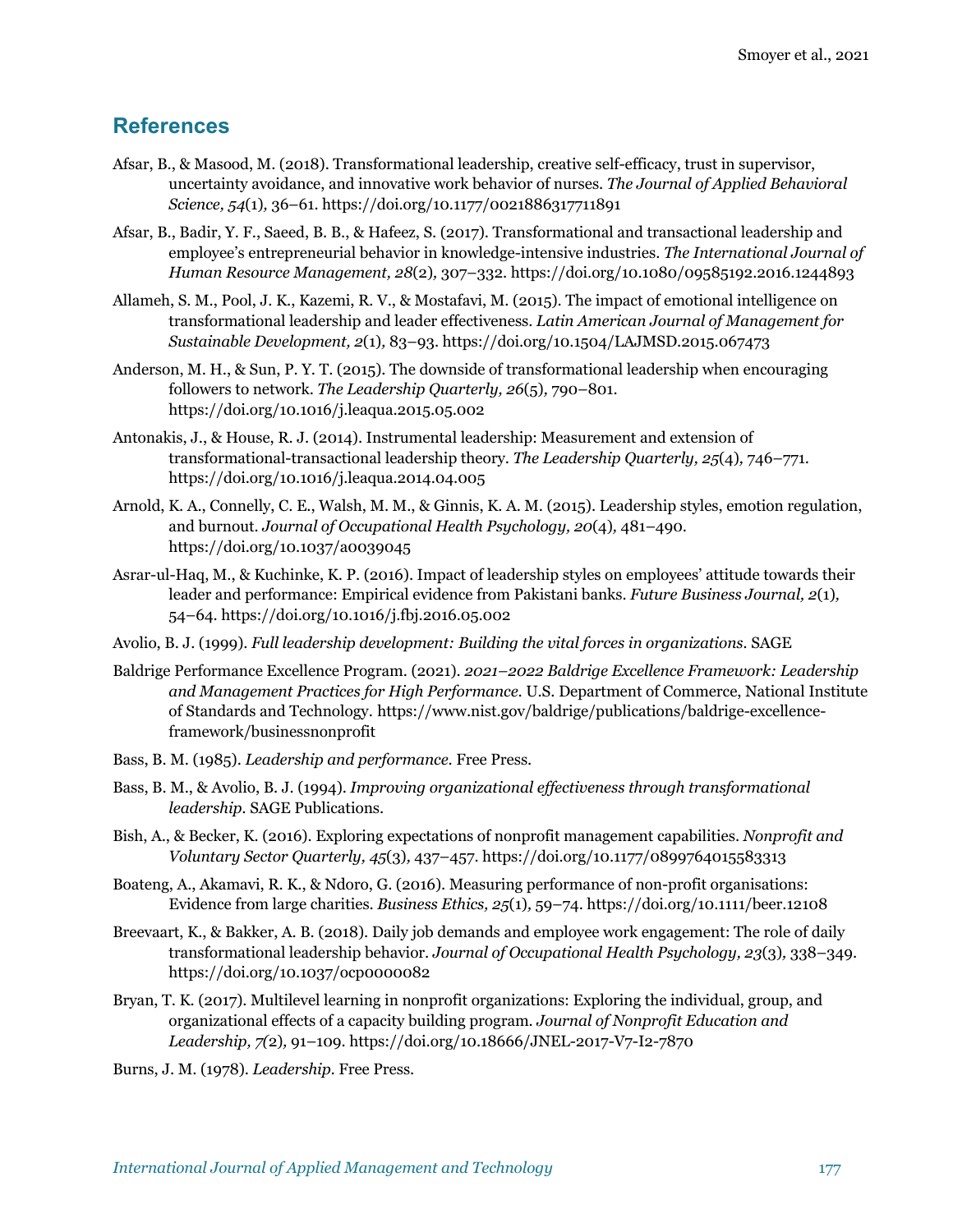- Caillier, J. G., & Sa, Y. (2017). Do transformational-oriented leadership and transactional-oriented leadership have an impact on whistle-blowing attitudes? A longitudinal examination conducted in US federal agencies. *Public Management Review, 19*(4)*,* 406–422. https://doi.org/10.1080/14719037.2016.1177109
- Campbell, J. W. (2018). Efficiency, incentives, and transformational leadership: Understanding collaboration preferences in the public sector. *Public Performance & Management Review, 41*(2)*,* 277–299. https://doi.org/10.1080/15309576.2017.1403332
- Ceri-Booms, M., Curseu, P. L, & Oerlemans, L. A. G. (2017). Task and person-focused leadership behaviors and team performance: A meta-analysis. *Human Resource Management Review, 27*(1)*,* 178–192. https://doi.org/10.1016/j.hrmr.2016.09.010
- Chaimongkonrojna, T. & Steane, P. (2015). Effectiveness of full range leadership development among middle managers. *Journal of Management Development, 34*(9)*,* 1161–1180. https://doi.org/10.1108/JMD-01-2014-0002
- Curtis, G. J. (2018). Connecting influence tactics with full-range leadership styles. *Leadership & Organization Development, 39*(1)*,* 2–13. https://doi.org/10.1108/LODJ-09-2016-0221
- Dabke, D. (2016). Impact of leader's emotional intelligence and transformational behavior on perceived leadership effectiveness: A multiple source view. *Business Perspectives and Research, 4*(1), 27–40. https://doi.org/10.1177/2278533715605433
- Despard, M. R. (2016a). Strengthening evaluation in nonprofit human resource organizations: Results of a capacity-building experiment. *Human Service Organizations: Management, Leadership and Governance, 40*(4)*,* 352–368. https://doi.org/10.1080/23303131.2016.1140101
- Despard, M. R. (2016b). Challenges in implementing evidence-based practices and programs in nonprofit human service organizations. *Journal of Evidence-Informed Social Work, 13*(6)*,* 505–522. https://doi.org/10.1080/23761407.2015.1086719
- Despard, M. R. (2017). Can nonprofit capacity be measured? *Nonprofit and Voluntary Sector Quarterly, 46*(3)*,* 607–626. https://doi.org/10.1177/0899764016661425
- Diebig, M., Bormann, K. C., & Rowold, J. (2016). A double-edged sword: Relationship between full-range leadership behaviors and followers' hair cortisol level. *The Leadership Quarterly, 27*(4)*,* 684–696. https://doi.org/10.1016/j.leaqua.2016.04.001
- Dobrai, K., & Farkas, F. (2016). Nonprofit organizations from the perspective of organizational development and their influence on professionalization. *Our Economy (Nase Gospodarstvo), 62*(2), 25–32. https://doi.org/10.1515/ngoe-2016-0009
- Ei Toufaili, B. (2018). The influence of subjective factors on the development of the transformational style of leadership. *Revista de Management Comparat International, 19*(2)*,* 124–135. https://doi.org/10.24818/RMCI.2018.2.124
- Engelbrecht, A. S., Heine, G., & Mahembe, B. (2017). Integrity, ethical leadership, trust and work engagement. *Leadership and Organization Development Journal, 38*(3)*,* 368–379. https://doi.org/10.1108/LODJ-11-2015-0237
- Fu, N. (2015). The role of relational resources in the knowledge management capability and innovation of professional service firms. *Human Relations, 68*(5)*,* 731–764. https://doi.org/10.1177/0018726714543479
- Gathungu, E. W. M., Iravo, M. A., & Namusonge, G. S. (2015). Transformational leadership and employee's commitment: Empirical review. *Journal of Humanities and Social Sciences, 20*(7), 1–7. https://doi.org/10.9790/0837-20720107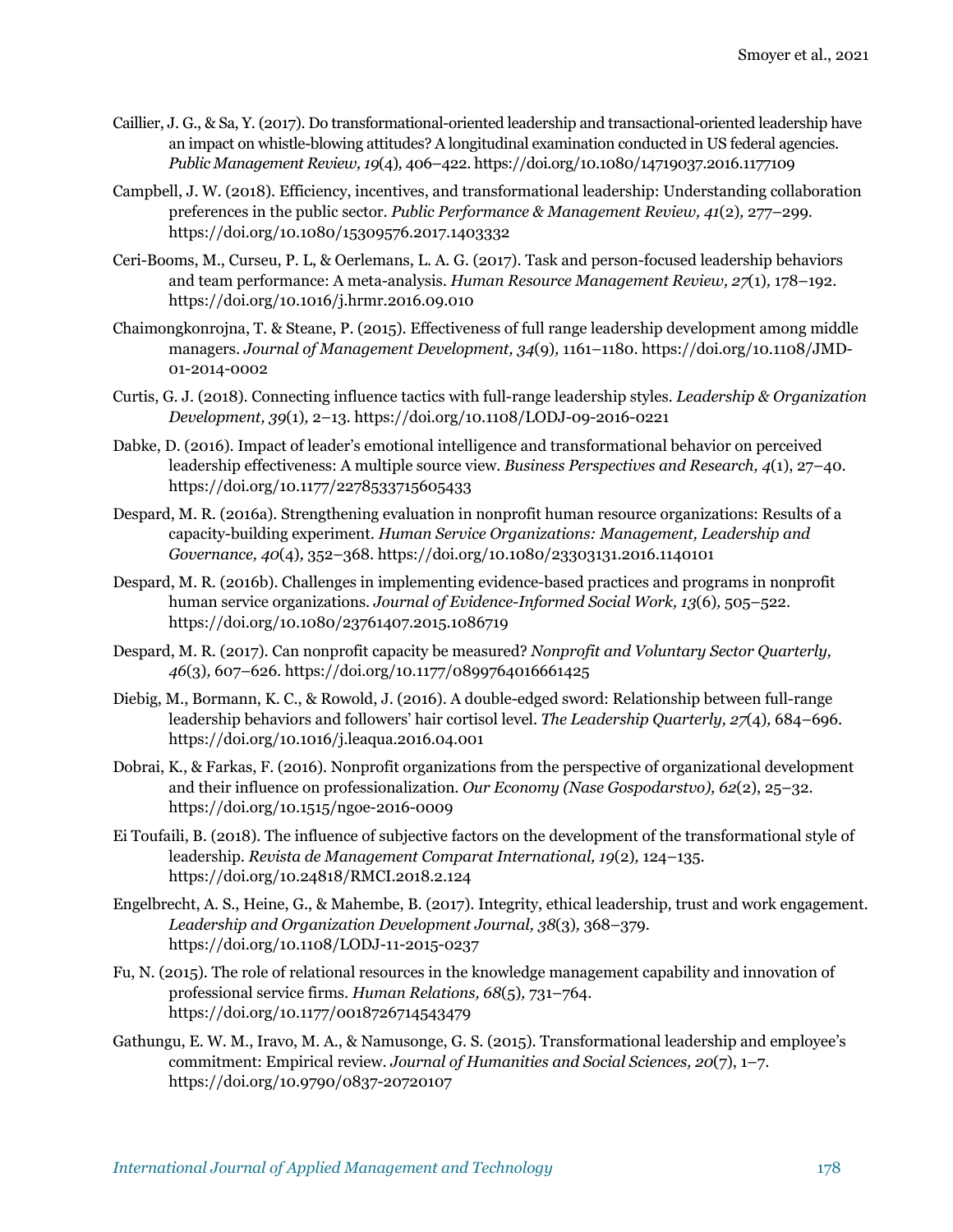- Gozukara, I. (2016). Leadership and managerial effectiveness in higher education. *International Journal of Academic Research in Accounting, Finance and Management Sciences, 6*(1), 73–82. https://doi.org/10.6007/IJARAFMS/v6-i1/1981
- Guinot, J., Chiva, R., & Mallén, F. (2016). Linking altruism and organizational learning capability: A study from excellent human resources management organizations in Spain. *Journal of Business Ethics, 138*(2)*,* 349–364. https://doi.org/10.1007/s10551-015-2603-7
- Hildenbrand, K., Sacramento, C. A., & Binnewies, C. (2018). Transformational leadership and burnout: The role of thriving and follower' openness to experience. *Journal of Occupational Health Psychology, 23*(1)*,* 31–43. https://doi.org/10.1037/ocp0000051
- Hoch, J. E., Bommer, W. H., Dulebohn, J. H., & Wu, D. (2018). Do ethical, authentic, and servant leadership explain variance above and beyond transformational leadership? A meta-analysis. *Journal of Management, 44*(2)*,* 501–529. https://doi.org/10.1177/0149206316665461
- Jacobsen, C. B., & Andersen, L. B. (2017). Leading public service organizations: How to obtain high employee self-efficacy and organizational performance. *Public Management Review, 19*(2)*,* 253–273. https://doi.org/10.1080/14719037.2016.1153705
- Katou, A. A. (2015). Transformational leadership and organisational performance: Three serially mediating mechanisms. *Employee Relations, 37*(3)*,* 329–353. https://doi.org/10.1108/ER-05-2014-0056
- Kearns, K. P., Livingston, J., Scherer, S., & McShane, L. (2015). Leadership skills as construed by nonprofit chief executives. *Leadership and Organization Development Journal, 36*(6)*,* 712–727. https://doi.org/10.1108/LODJ-11-2013-0143
- Khan, Z. A., Nawaz, A., & Khan, I. U. (2016). Leadership theories and styles: A literature review. *Journal of Resources Development and Management, 16,* 1–7.
- Kim, M. (2015). Socioeconomic diversity, political engagement, and the density of nonprofit organizations in U.S. counties. *American Review of Public Administration, 45*(4)*,* 402–416. https://doi.org/10.1177/0275074013504616
- Lee, C., & Clerkin, R. M. (2017). Exploring the use of outcome measurements in human service nonprofits: Combining agency, institutional, and organizational capacity perspectives. *Public Performance & Management Review, 40*(3)*,* 601–624. https://doi.org/10.1080/15309576.2017.1295872
- Lefroy, K., & Tsarenko, Y. (2014). Dependence and effectiveness in the nonprofit-corporate alliance: The mediating effect of objective achievement. *Journal of Business Research, 67*(9)*,* 1959–1966. https://doi.org/10.1016/j.jbusres.2013.11.003
- Lin, C.-S., Huang, P.-C., Chen, S.-J., & Huang, L.-C. (2017). Pseudo-transformational leadership is in the eyes of the subordinates. *Journal of Business Ethics, 141*(1)*,* 179–190. https://doi.org/10.1007/s10551-015- 2739-5
- Ma, X., & Jiang, W. (2018). Transformational leadership, transactional leadership, and employee creativity in entrepreneurial firms. *Journal of Applied Behavioral Science, 54*(3)*,* 302–324. https://doi.org/10.1177/0021886318764346
- Maamari, B. E., & Majdalani, J. F. (2017). Emotional intelligence, leadership style and organizational climate. *International Journal of Organizational Analysis, 25*(2)*,* 327–435. https://doi.org/10.1108/IJOA-04-2016-1010
- Manning, T., & Robertson, B. (2016). A three-factor model of followership: Part 3—research on followership, a three factor followership framework and practical implications. *Industrial and Commercial Training, 48*(8)*,* 400–408. https://doi.org/10.1108/ICT-01-2016-0005
- Marshall, C., & Rossman, G. B. (2016). *Designing qualitative research* (6th ed.). SAGE Publications.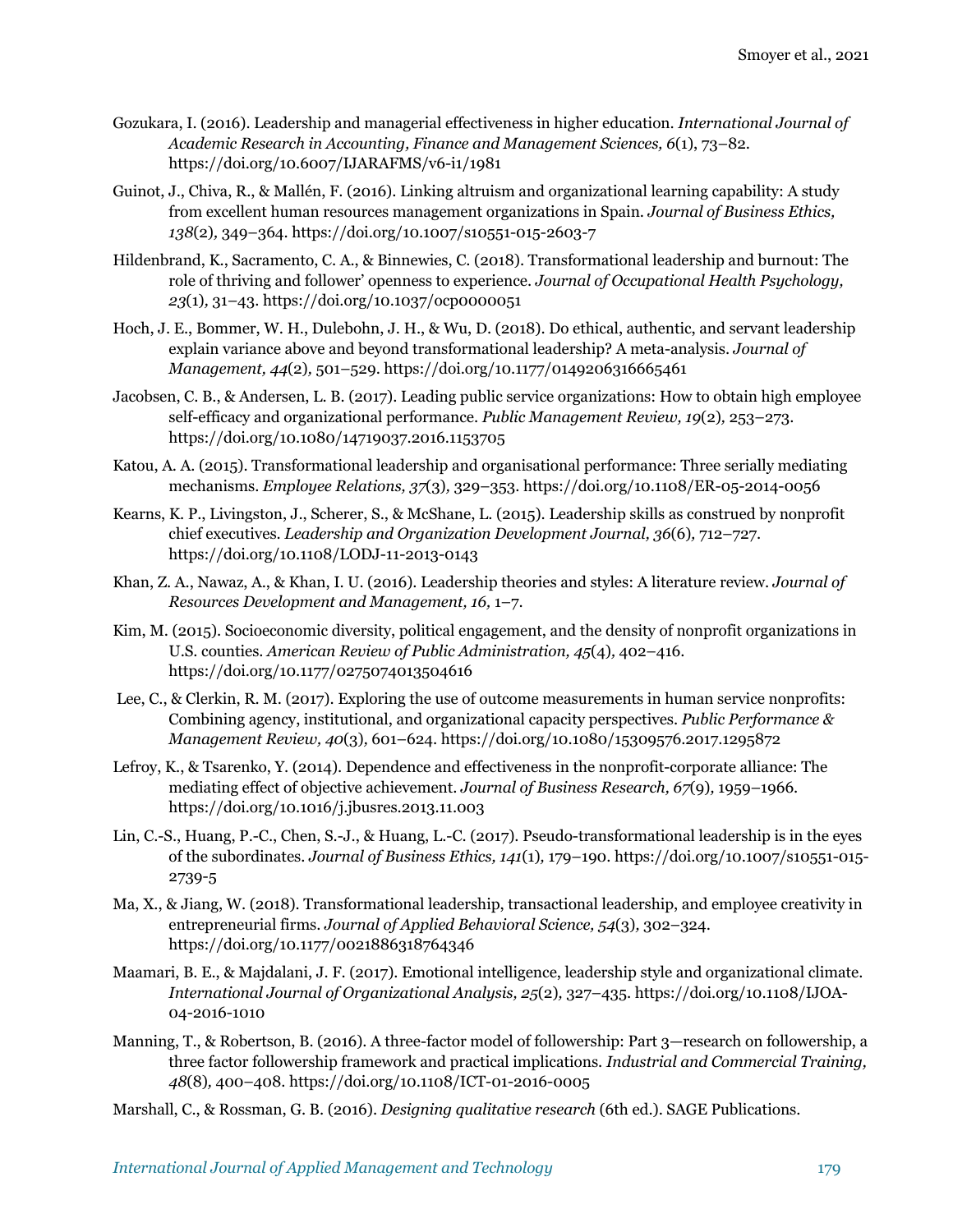- Megheirkouni, M. (2016). Leadership behaviours and capabilities in Syria: An exploratory qualitative approach. *Journal of Management Development, 35*(5)*,* 636–662. https://doi.org/10.1108/JMD-02-2015-0022
- Megheirkouni, M. (2017). Leadership styles and organizational learning in UK for-profit and non-profit sports organizations. *International Journal of Organizational Analysis, 25*(4)*,* 596–612. https://doi.org/10.1108/IJOA-07-2016-1042
- Nguyen, T. T., Mia, L., Winata, L., & Chong, V. K. (2017). Effect of transformational-leadership style and management control system on managerial performance. *Journal of Business Research, 70*(1)*,* 202– 213. https://doi.org/10.1016/j.jbusres.2016.08.018
- Niessen, C., Mader, I., Stride, C., & Jimmieson, N. L. (2017). Thriving when exhausted: The role of perceived transformational leadership. *Journal of Vocational Behavior, 103*(B)*,* 41–51. https://doi.org/10.1016/j.jvb.2017.07.012
- Oberfield, Z. W. (2014). Public management in time: A longitudinal examination of the full range of leadership theory. *Journal of Public Administration Research and Theory, 24*(2)*,* 407–429. https://doi.org/10.1093/jopart/mus060
- Park, J. G., Kim, J. S., Yoon, S. W., & Joo, B.-K. (2017). The effects of empowering leadership on psychological well-being and job engagement: The mediating role of psychological capital. *Leadership and Organizational Development Journal, 38*(3)*,* 350–367. https://doi.org/10.1108/LODJ-08-2015- 0182
- Park, S., Kim, J., Park, J., & Lim, D. H. (2018). Work engagement in nonprofit organizations: A conceptual model. *Human Resource Development Review, 17*(1)*,* 5–33. https://doi.org/10.1177/1534484317750993
- Pasha, O., Poister, T. H., Wright, B. E., & Thomas, J. C. (2017). Transformational leadership and mission valence of employees: The varying effects of organizational level. *Public Performance and Management Review, 40*(4)*,* 722–740. https://doi.org/10.1080/15309576.2017.1335220
- Phaneuf, J. E., Boudrias, J. S., Rousseau, V., & Brunelle, E. (2016). Personality and transformational leadership: The moderating effect of organizational context. *Personality and Individual Differences, 102*(1)*,* 30–35. https://doi.org/10.1016/j.paid.2016.06.052
- Popli, S., & Rizvi, I. A. (2016). Drivers of employee engagement: The role of leadership style. *Global Business Review, 17*(4)*,* 965–979. https://doi.org/10.1177/0972150916645701
- Prati, L. M., & Karriker, J. H. (2018). Acting and performing: Influences of manager emotional intelligence. *Journal of Management Development, 37*(1)*,* 101–110. https://doi.org/10.1108/JMD-03-2017-0087
- Quintana, T. A., Park, S., & Cabrera, Y. A. (2015). Assessing the effects of leadership styles on employees' outcomes in international luxury hotels. *Journal of Business Ethics, 129*(2)*,* 469–489. https://doi.org/10.1007/s10551-014-2170-3
- Sahu, S., Pathardikar, A., & Kumar, A. (2018). Transformational leadership and turnover: Mediating effects of employee engagement, employer branding, and psychological attachment. *Leadership and Organization Development Journal, 39*(1)*,* 82–99. https://doi.org/10.1108/LODJ-12-2014-0243
- Salehzadeh, R. (2017). Which types of leadership styles do followers prefer? A decision tree approach. *International Journal of Education Management, 31*(7)*,* 865–877. https://doi.org/10.1108/IJEM-04-2016-0079
- Samanta, I., & Lamprakis, A. (2018). Modern leadership types and outcomes: The case of Greek public sector. *Management: Journal of Contemporary Management Issues, 23*(1)*,* 173–191. https://doi.org/10.30924/mjcmi/2018.23.1.173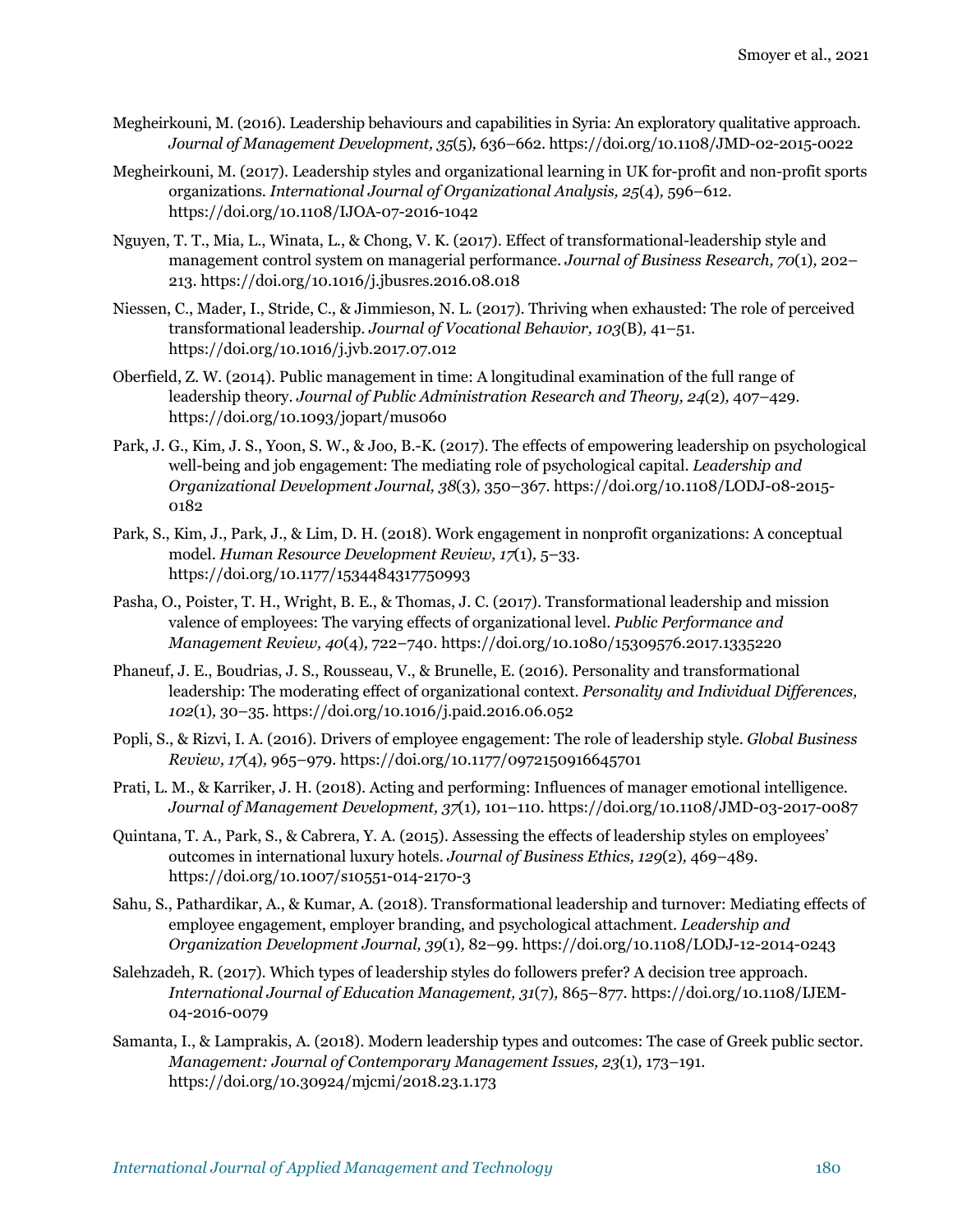- Sanzo, M. J., Álvarez, L. I., Rey, M., & Garcia, N. (2015). Business—nonprofit partnerships: A new form of collaboration in a corporate responsibility and social innovation context. *Service Business, 9*(3)*,* 611– 636. https://doi.org/10.1007/s11628-014-0242-1
- Sanzo-Perez, M. J., Rey-García, M., & Álvarez-González, L. I. (2017). The impact of professionalization and partnerships on nonprofit productivity. *The Service Industries Journal, 37*(11-12)*,* 783–799. https://doi.org/10.1080/02642069.2017.1353976
- Saunders, M. N. K., & Townsend, K. (2016). Reporting and justifying the number of interview participants in organization and workplace research. *British Journal of Management, 27*(4)*,* 836–852. https://doi.org/10.1111/1467-8551.12182
- Sayadi, Y. (2016). The effect of dimensions of transformational, transactional, and non-leadership on the job satisfaction and organizational commitment of teachers in Iran. *Management in Education, 30*(2)*,* 57–65. https://doi.org/10.1177/0892020615625363
- Schwarz, G., Newman, A., Cooper, B., & Eva, N. (2016). Servant leadership and follower job performance: The mediating effect of public service motivation. *Public Administration, 94*(4)*,* 1025–1041. https://doi.org/10.1111/padm.12266
- Seyal, A. H., & Rahman, M. N. A. (2014). Testing Bass and Avolio model of leadership in understanding ERP implementation among Bruneian SMEs. *Journal of Organizational Management Studies*, *2014*(1), 1– 18. https://doi.org/10.5171/2013.869927
- Sharma, P. N., & Pearsall, M. J. (2016). Leading under adversity: Interactive effects of acute stressors and upper-level supportive leadership climate on lower-level supportive leadership climate. *The Leadership Quarterly, 27*(6)*,* 856–858. https://doi.org/10.1016/j.leaqua.2016.08.003
- Sierra, J. C. V., & Banzato, C. R. (2016). Implications of theory and research on strategic leadership: A critical review. *Revista Ibero-Americana de Estrategia, 15*(3)*,* 119–131. https://doi.org/10.5585/riae.v15i3.2331
- Soysa, I. B., Jayamaja, N. P., & Grigg, N. P. (2016). Operationalising performance measurement dimensions for the Australasian nonprofit healthcare sector. *The TQM Journal, 28*(6)*,* 954–973. https://doi.org/10.1108/TQM-08-2015-0109
- Taylor, J. (2017). Management of Australian water utilities: The significance of transactional and transformational leadership. *Australian Journal of Public Administration, 76*(1)*,* 18–32. https://doi.org/10.1111/1467-8500.12200
- Terouhid, S. A., & Ries, R. (2016). People capability: A strategic capability for enhancing organizational excellence of construction firms. *Journal of Modelling and Management, 11*(3)*,* 811–841. https://doi.org/10.1108/JM2-04-2014-0028
- Thompson, R. M., & Flynn, C. (2014). Inter-sector senior leader transitions: Experience and outcomes. *International Journal of Public Sector Management, 27*(1)*,* 85–93. https://doi.org/10.1108/IJPSM-03-2012-0034
- Townsend, K., McDonald, P., & Cathcart, A. (2017). Managing flexible work arrangements in small not-forprofit firms: The influence of organisational size, financial constraints and workforce characteristics. *The International Journal of Human Resource Management, 28*(14)*,* 2085–2107. https://doi.org/10.1080/09585192.2015.1136671
- Uzonwanne, F. (2015). Leadership styles and decision-making models among corporate leaders in non-profit organizations in North America. *Journal of Public Affairs, 15*(3)*,* 287–299. https://doi.org/10.1002/pa.1530